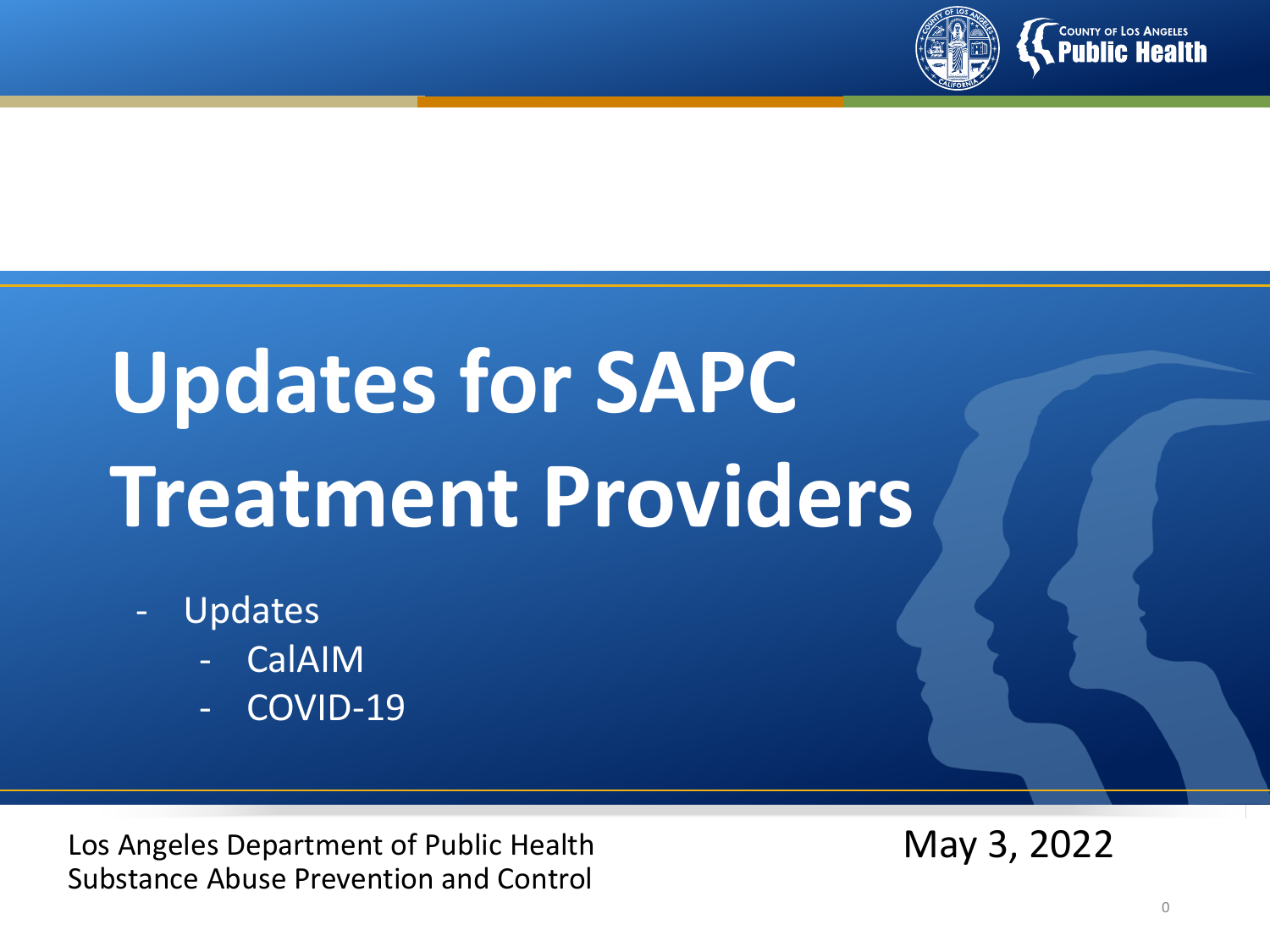

#### **New CalAIM Requirements for Treatment Providers**

- **Examples of Changes Effective January 1, 2022:**
	- Removal of annual limit on residential admissions now based on medical necessity with a statewide length of stay average (not a 30-day stay cap).
	- Reimbursement for 30- (all adults age 21 and over) or 60-days (youth age 20 and under and/or homeless adults) to complete assessment; if assessment results in a non-qualified diagnosis services remain reimbursable with appropriate diagnosis code.
	- Requirement that Medications for Addiction Treatment (MAT) either be offered directly or via referral at all service sites.
	- Recovery Services are available without a remission diagnosis, within all levels of care, and option for admission directly to this service.
	- Early Intervention (ASAM 0.5) services for youth age 20 and under via EPSDT.

**Systems of Care will present on Provider Manual 6.0 updates and the SAPC team is planning additional training opportunities to ensure effective rollout of changes.** 

#### **REFERENCES:**

- [DHCS BHIN](https://www.dhcs.ca.gov/Documents/BHIN-21-075-DMC-ODS-Requirements-for-the-Period-2022-2026.pdf) 21-075 DMC-ODS Requirements Period 2022-2026
- [Provider Manual Version 6.0](http://publichealth.lacounty.gov/sapc/NetworkProviders/Privacy/SAPCProviderManual6.0.pdf)
- [Provider Manual Version 6.0 Changes -](http://publichealth.lacounty.gov/sapc/NetworkProviders/Privacy/ProviderManualV6.0QuickReferenceGuide.pdf) Quick Reference Guide 1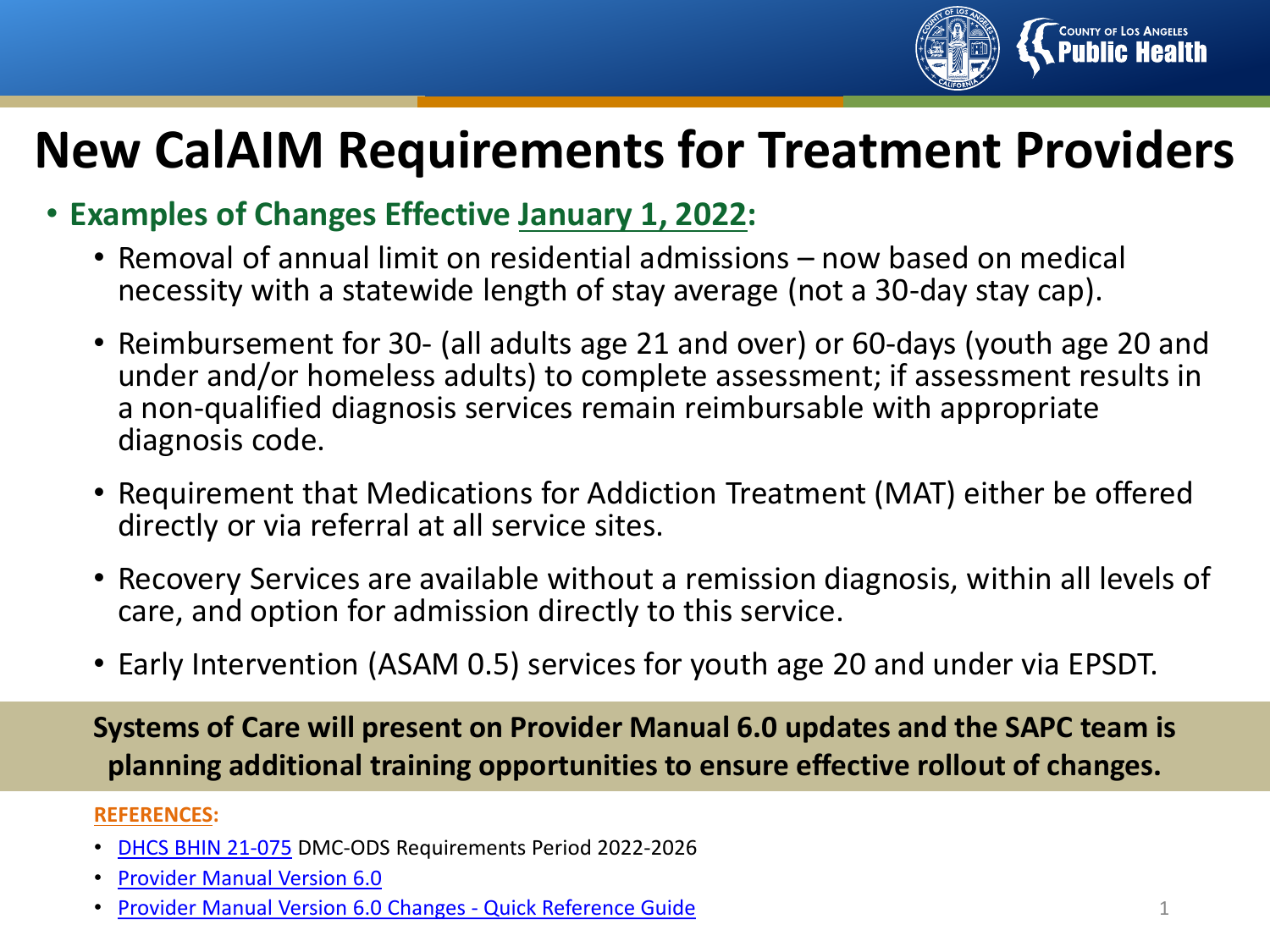

### **DHCS and Other CalAIM Updates**

#### **New CalAIM Services**

- Enhanced Care Management (ECM) Certain SAPC agencies have contracted with the managed care plan to deliver this new Medi-Cal benefit.
- Community Supports SAPC is launching new sobering center, withdrawal management, residential, and outpatient services at the MLK Behavioral Health Center in the next few months. Certain Community Support Services have been launched by the managed care plans already.

#### **Behavioral Health Continuum Infrastructure Program (BHCIP) <https://www.infrastructure.buildingcalhhs.com/apply/>**

- Round 3, Part 2: Pending DHCS announcement of availability of funds.
- Round 4: Children and Youth Program update/design released.

#### **Forthcoming CalAIM Changes; Updates Pending Ongoing Discussions with DHCS and DMH**

- Documentation reform July 2022
- Peer Specialist Benefit July 2022
- Contingency Management Pilot July 2022
- BH payment reform July 2023
- BH Administrative Integration Jan 2027 at the earliest  $2$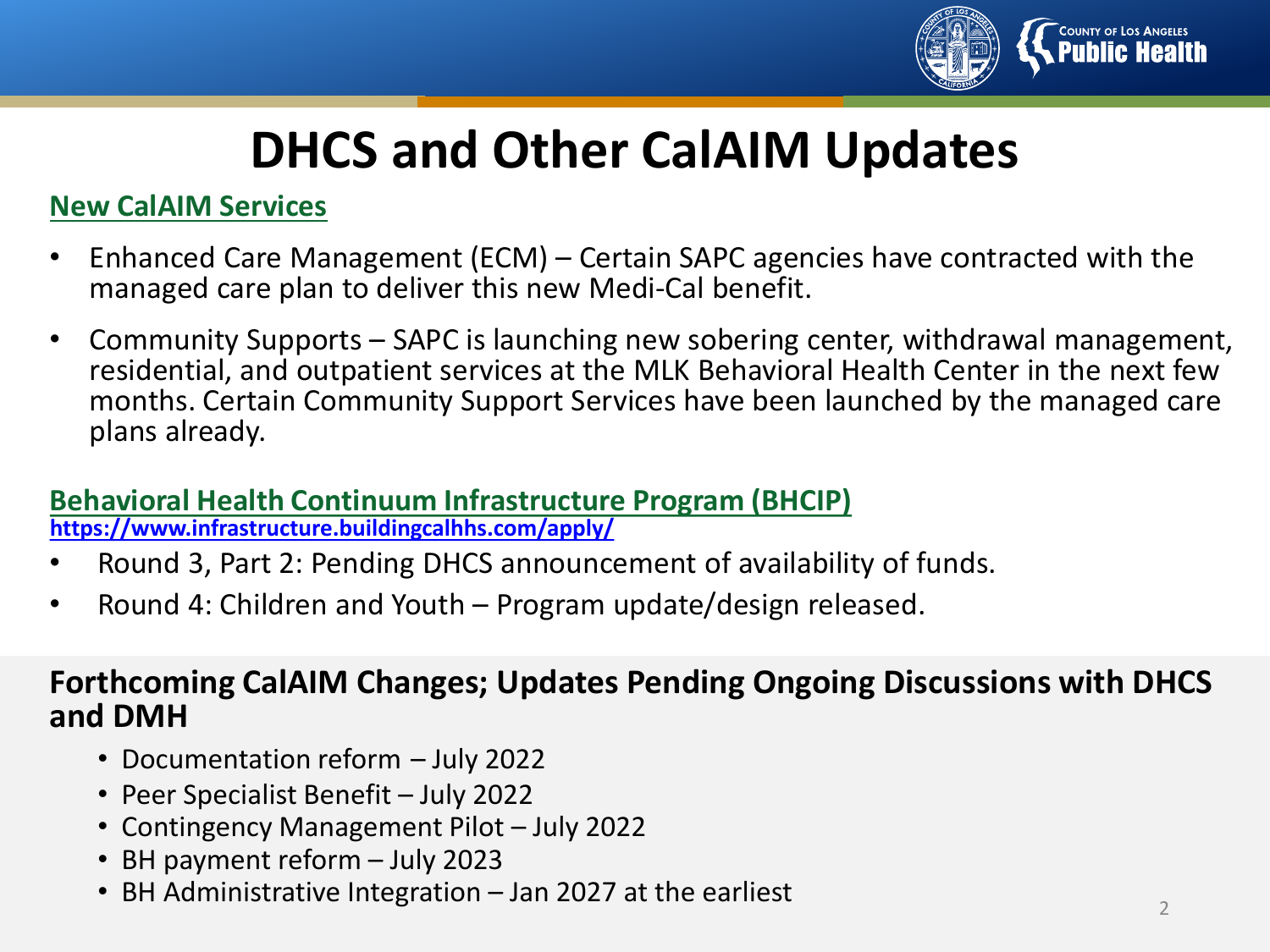

### **Full Scope Medi-Cal Expansion 50+**

- Assembly Bill 133 amended WIC to expand eligibility for full scope Medi-Cal to individuals who are 50 years of age or older and who do not satisfactory immigration status or are unable to establish satisfactory immigration status (implemented 5/1/2022):
	- See DHCS [Letter 21-13](https://www.dhcs.ca.gov/services/medi-cal/eligibility/letters/Documents/21-13.pdf)
	- https://www.dhcs.ca.gov/services/medi[cal/eligibility/Pages/OlderAdultExpansion.aspx](https://www.dhcs.ca.gov/services/medi-cal/eligibility/Pages/OlderAdultExpansion.aspx)
- This is modeled after the Young Adult Expansion, which provided full scope Medi-Cal to young adults 19 through 25 (implemented 1/1/2020)
	- [https://www.dhcs.ca.gov/services/medi](https://www.dhcs.ca.gov/services/medi-cal/eligibility/Pages/youngadultexp.aspx)cal/eligibility/Pages/youngadultexp.aspx

**Please inform your patients who are 19 through 25, and 50 or older of this change and assist them in applying for Medi-Cal and do not refer them to My Health LA as DHS is disenrolling these patients and transitioning them to Medi-Cal as outlined above.**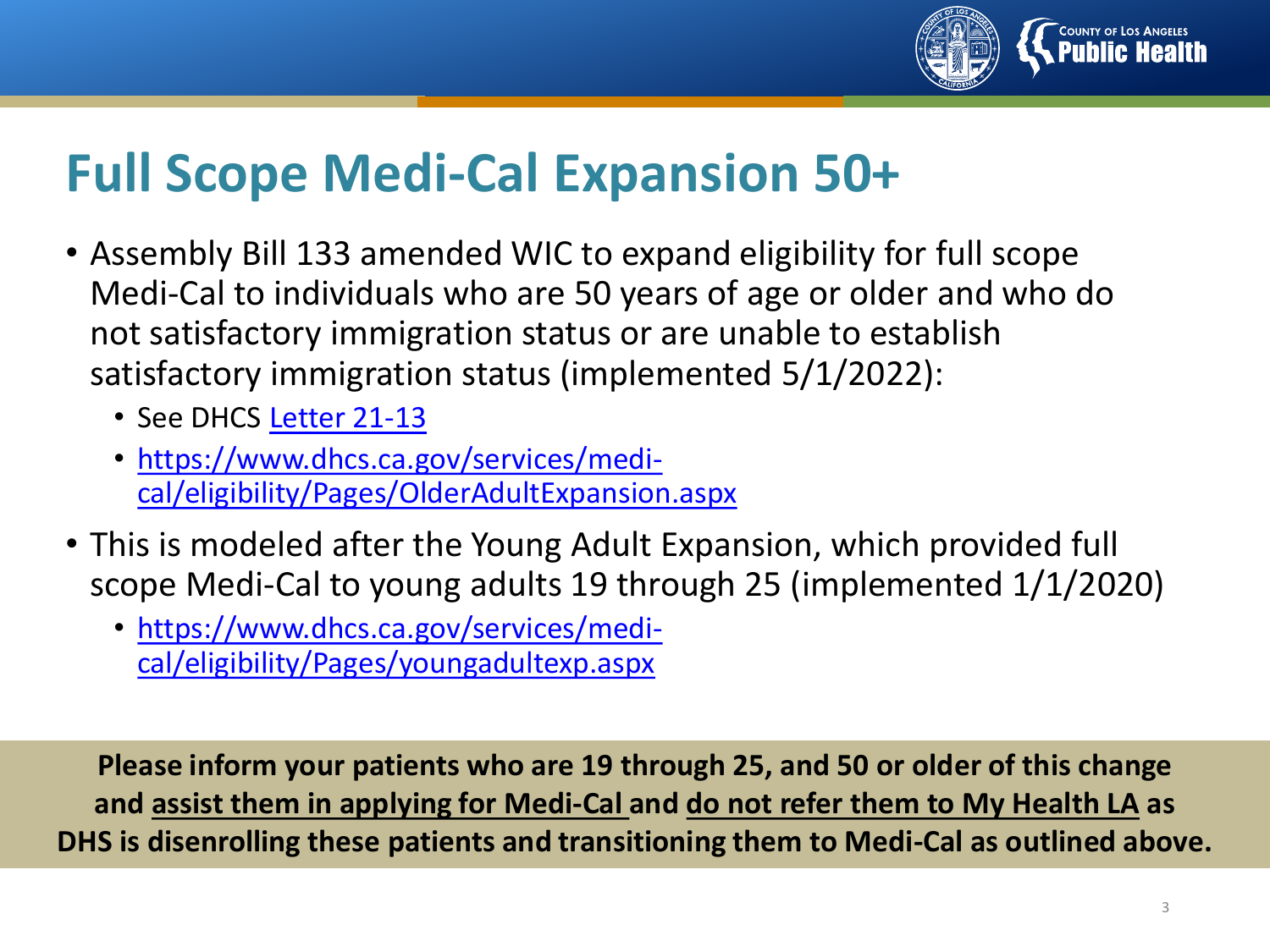

### **SAPC's Strategic Priorities for CalAIM**

#### • **ACCESS**

- Better reaching the 95% of people who have an SUD but don't think they need or want help (harm reduction, meeting people where they are literally and figuratively, open and engaging approaches to SUD services, etc.)
- Ensuring agencies have processes and policies to:
	- Enroll clients in Medi-Cal
	- Take the most effective approach to engage individual clients (e.g., some require softer while others require firmer approaches)

#### • **CARE INTEGRATION & COORDINATION**

- Better connecting clients to needed physical and mental health services, as well as a full range of needed services to address all social determinants of health
	- Clients with co-occurring SUD and mental health conditions are a particular focus given the common need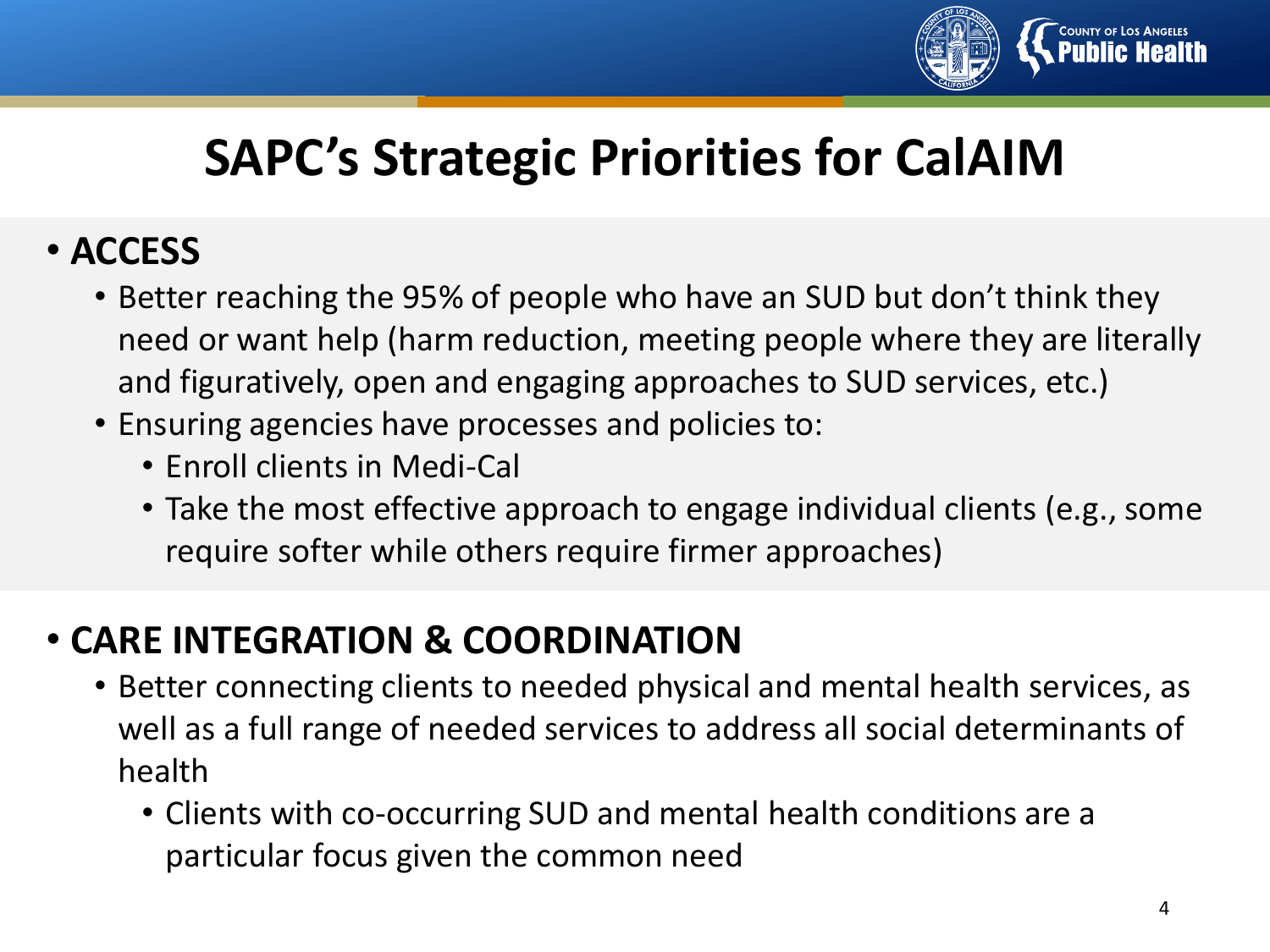

### **COVID-19 – Working Towards a New Normal**

- **COVID-19 cases have stabilized with periodic fluctuations.**
- **It is important to remember that loosening of quarantine and masking guidelines do not pertain to healthcare settings**, and all specialty SUD treatment settings are considered healthcare settings, with particular risk in congregate settings (residential, inpatient, Recovery Bridge Housing).
- Anticipating ongoing evolution of the virus and possible increase in the Fall/Winter periods.
	- **Reasonable precautions and vaccine/booster reminders are still essential.**